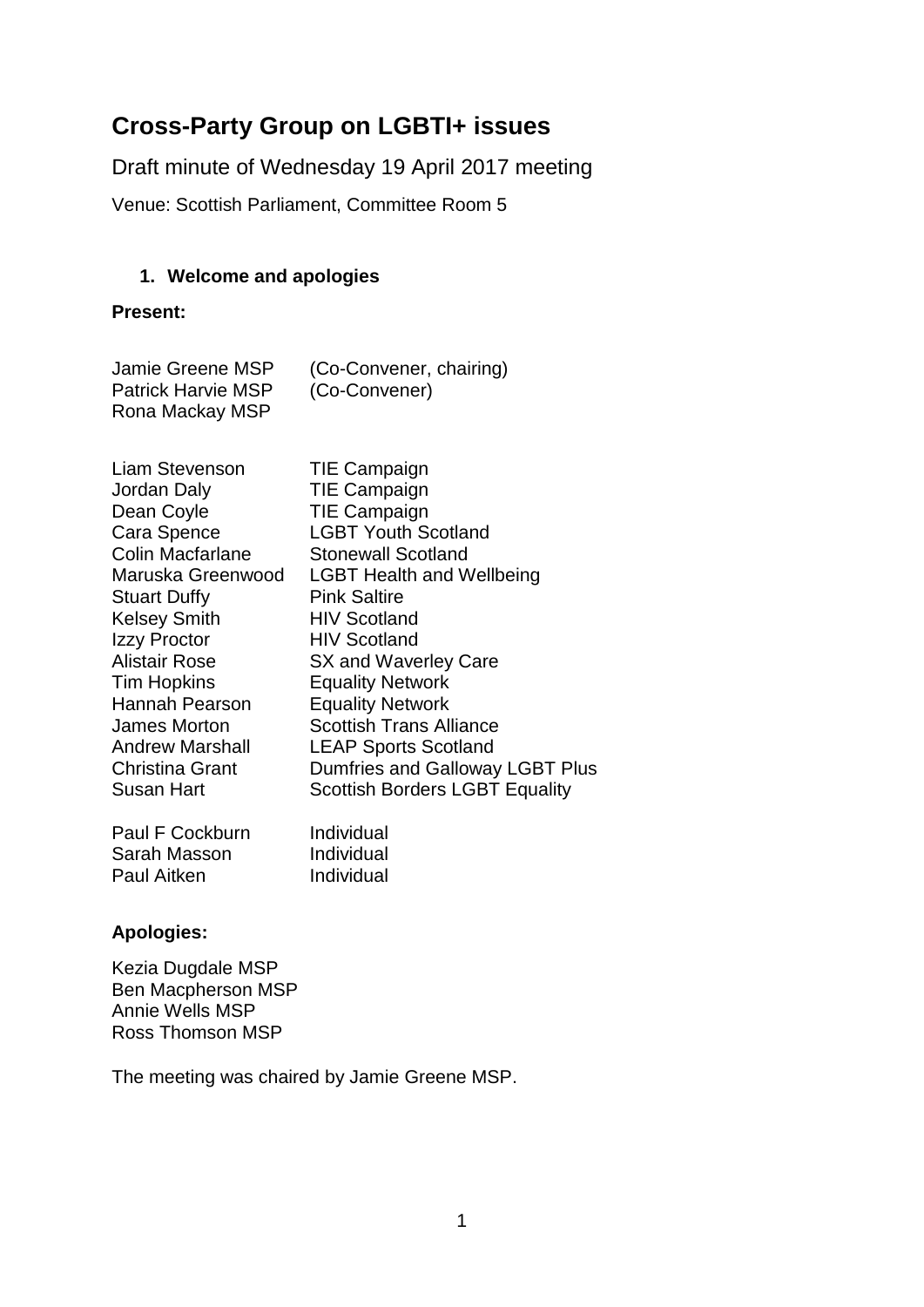#### **2. Introductions and new members**

It was agreed to accept the requests of (i) Susan Ross, Police Scotland LGBTI Liaison Officer, and (ii) Scottish LGBTQI Voices, to join the group. The group secretary will add them to the mailing list and notify the Standards Committee team.

## **3. Minute of the last meeting (1 st February 2017)**

The group approved the minute.

## **4. Matters arising from the last minute**

MSPs noted that there has been no further development with the Offensive Behaviour at Football and Threatening Communications (Scotland) Act 2012. RM commented that the Justice Committee does not yet have a date to review the Act.

Equality Network commented that Scottish hate crime legislation is currently being reviewed by Lord Bracadale, one of the most senior members of the Scottish judiciary. This review covers all hate crime legislation, including the Offensive Behaviour at Football and Threatening Communications (Scotland) Act 2012. Equality Network will be contributing to the review.

SX said that the group's letter on blood donation had slipped as a priority because of the recent developments with PrEP.

The group secretary confirmed that they had circulated the latest draft of the letter to the group, but had received no feedback from group members.

It was agreed for the letter to be re-circulated for final comment.

RM provided the group with an update from the Westminster APPG group on blood donation.

JG's agreed actions will be rolled forward.

LGBT Youth confirmed that BM had visited their offices during LGBT History Month, as well as visiting Leith Academy to meet some LGBT students there.

JG commented on the success of LGBT History Month.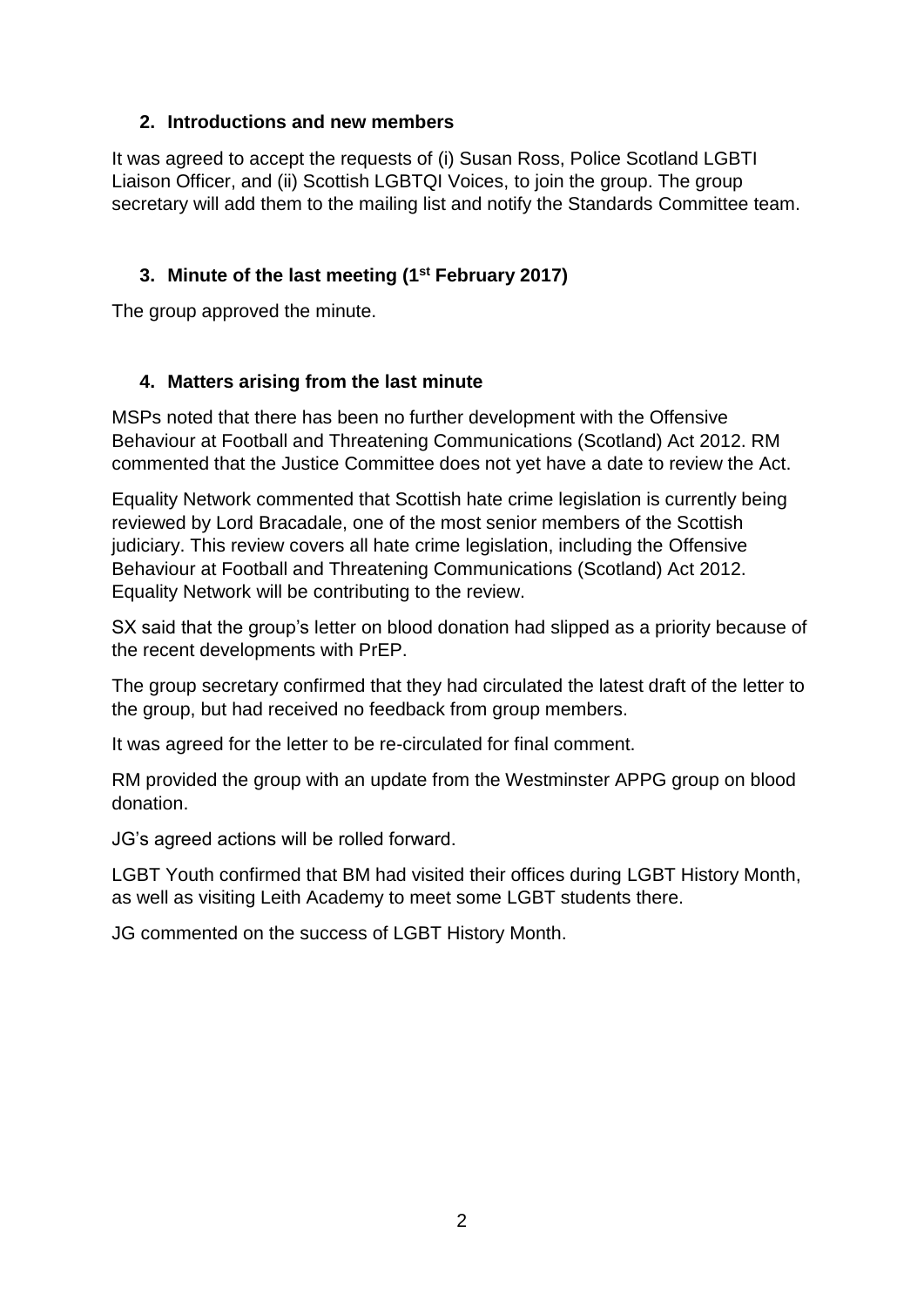#### **5. Education: Time for Inclusive Education (TIE) presentation, and contributions from organisations working in education**

JG highlighted the positive Members' Business debate on LGBTI-inclusive education, led by Monica Lennon MSP, which took place immediately before the CPG meeting. He welcomed the Scottish Government's decision to establish a working group on the issue, to examine how the education experience of LGBTI young people in Scotland can be improved. He also commented that the cross-party support for TIE was good to see.

TIE then provided the group with a brief summary of the campaign and their thoughts on the newly established working group. TIE are a Scottish campaign group working to combat homophobic, biphobic and transphobic bullying and prejudice in schools through LGBTI inclusive education. They offer various services to schools around the country, including school assemblies, teacher training and workplace seminars.

TIE said that their two years of campaigning paid off today, with the Scottish Government's announcement to establish a working group on LGBTI inclusive education, which was one of the proposals in their 'Achieving Inclusive Education' national strategy paper.

The current working group members are: TIE, Stonewall Scotland, LGBT Youth Scotland, Scottish Youth Parliament, Association of Directors of Education (ADES), Education Scotland, Educational Institute of Scotland (EIS), Equality and Human Rights Commission (EHRC), National Parent Forum Scotland, Respect Me, School Leaders Scotland, and the Scottish Catholic Education Service.

TIE said that they have also requested that the Scottish Trans Alliance (STA) be invited to join the working group. They said it was an oversight that the STA were not invited to join initially, but that they expect this will be rectified before or at the group's first meeting.

TIE welcomed the establishment of the working group and said it was a big step forward. They acknowledged that both Stonewall Scotland and LGBT Youth already provide LGBTI training and resources in schools, and commented that they want the working group to draw from this experience and expertise. They said they also want teachers and young people themselves to play a role in the group. TIE also want the group to have a significant focus on trans inclusion, which is why it is important for the STA to be involved. TIE said that the working group should not take long to report back, and that action should be immediate and tangible.

PH congratulated TIE, and commented on the importance of putting pressure on local authorities to implement inclusive education after the local elections in May.

TIE agreed and said that their campaigning and lobbying will not stop.

Equality Network also congratulated TIE, and thanked JG and all the other MSPs who spoke in the Members' Business debate. They said that the debate had been very positive, although highlighted that in the Minister's response, she made reference to RSHP lessons being the main area of importance, which as we know, is not the only means of implementing LGBTI inclusion in schools.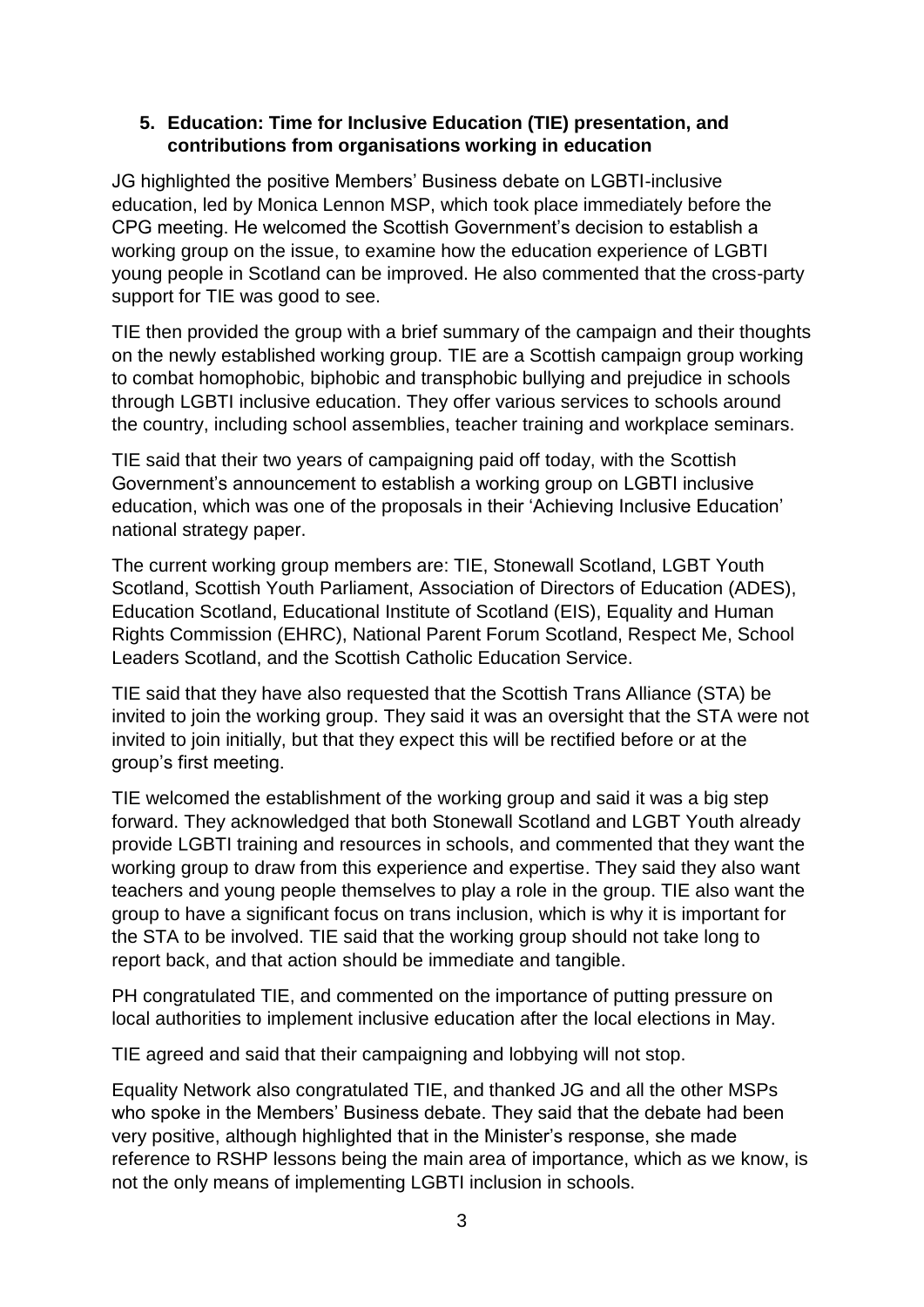JG suggested that the group write a letter to the government, welcoming the establishment of the working group, but reinforcing that action must be swift.

TIE agreed to draft the letter.

PH suggested that the CPG should invite members of the LGBTI inclusive education working group to attend a meeting.

LGBT Youth commented that we need to see clear leadership from both the Scottish Government and local authorities in regards to inclusive education. They said that although there are some schools already doing fantastic work, there are others that are not, and there is a real challenge in some constituencies to engage with schools. Third sector organisations can try, but cannot make schools engage if they are not willing to.

RM suggested that MSPs contact their local authority after the elections in May to enquire how they are implementing LGBTI inclusive education in schools. This would highlight any potentially problematic or resistant authorities.

RM also commented that it was encouraging to see that the Scottish Catholic Education Service will be a member of the working group.

Stonewall Scotland raised two points. Firstly, that the onus of implementing inclusive education lies with the Scottish Government and local authorities, not the people round the table at the working group. They agreed with LGBT Youth that we need to see clear leadership. Secondly, they supported RM's suggestion of MSPs writing to local authorities. Stonewall Scotland said they work with nine (of 32) local authorities in Scotland, and have tried to engage with more but never receive a response.

Stonewall Scotland's second 'School Report' will be published in July, which they will send to local authorities. They did this in 2012 when their first 'School Report' was published, but received little response, except from the local authorities that they already work with.

TIE agreed to produce a template letter for MSPs to send to local authorities. They will finalise this as soon as possible after the first meeting of the working group.

LGBT Youth said that they did not want trans issues to fall off the inclusive education agenda. They commented that the narrative in the media was largely around homophobia, when in fact, a lot of the teachers they work with are more lacking in confidence in relation to gender identity issues, than sexual orientation.

LGBT Youth has worked in partnership with the Scottish Trans Alliance to create guidance on supporting transgender young people in school. This is due to be published in May.

JG asked how collaborative is the work of the LGBTI organisations in relation to education.

Stonewall Scotland said that the organisations meet regularly to discuss key messaging and work strands so there is no duplication, and that each organisation has a different role. Stonewall Scotland provide an entry level train the trainer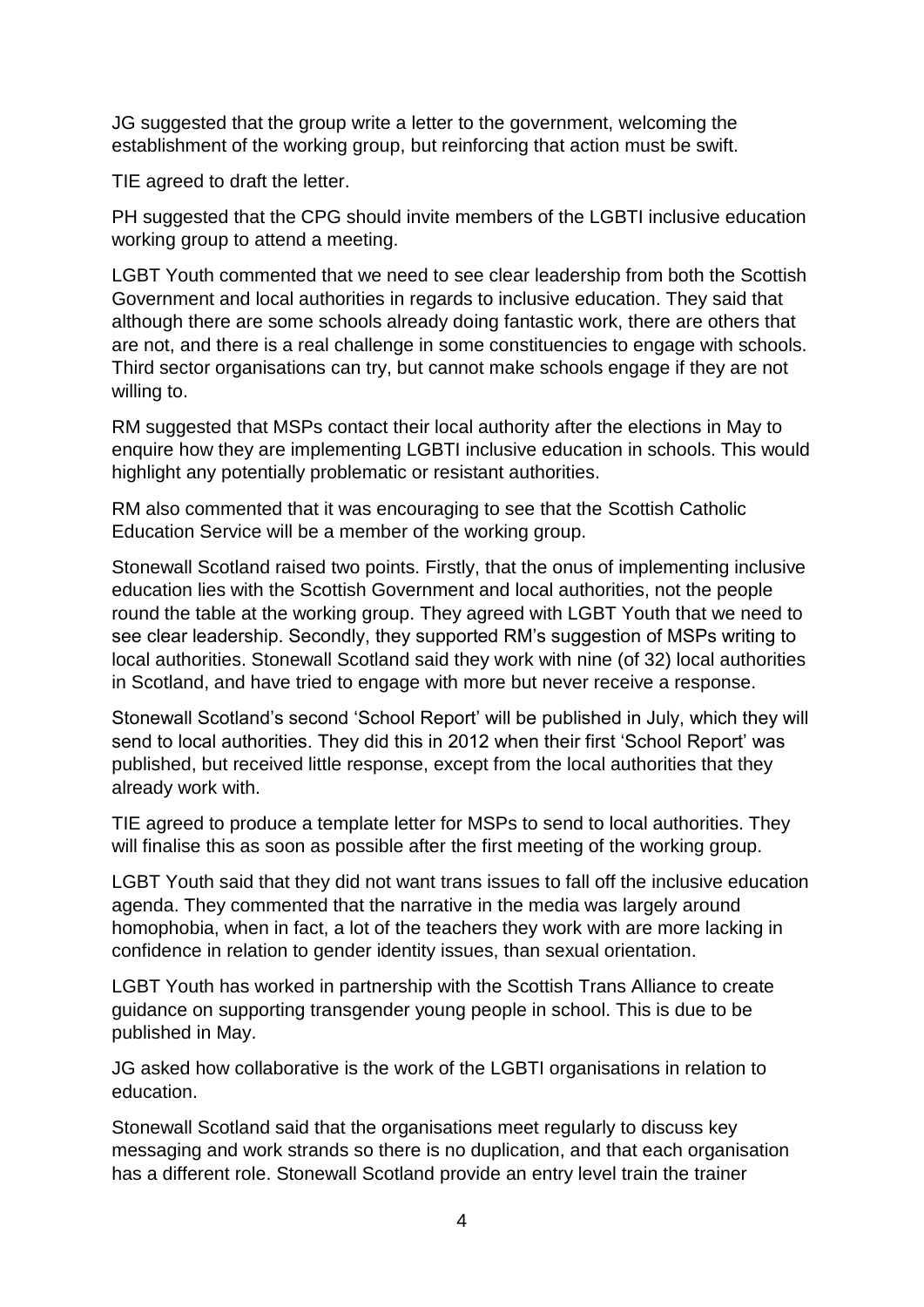programme for teachers, and LGBT Youth have their LGBT Charter Mark for schools to work towards.

LGBT Youth said that they have trained 1,500 teachers across Scotland this year, and demand is increasing.

JG asked if the group thought anyone was missing from the working group.

LGBT Health and Wellbeing and TIE asked why the Equality Network was not on the group.

Equality Network explained that they don't do a huge amount of work on education, and that their biggest concern was that the STA, which sits within the Equality Network, is on the group to provide trans representation.

TIE commented that they will also propose that the working group be an open group which invites relevant people to meetings, such as trans young people.

LEAP Sports said that they are also continuing to do work around education, including working with Shawlands Academy in Glasgow to create a new 'Manifesto for Inclusive Physical Education', which will be launched on their website at the beginning of May. They are also at the early stages of holding focus groups in higher and further education settings, which have a particular focus on trans, non-binary and intersex inclusion.

HIV Scotland said that their report on education is due to be published in the summer, and they will be conducting a survey on young people's views regarding education in the autumn.

# **6. Local government elections**

Stonewall Scotland have produced two resources for the local government elections. The first is called 'Your Voice Matters', which is a guide for voters to encourage and enable them to ask their councillors and candidates to stand up for LGBT equality. And the second resource, called 'Standing up for LGBT people in your community', is for candidates themselves, to ensure that they're standing up for LGBT people in their community. Both resources are available on the Stonewall Scotland website, as well as tools for finding out who your local candidates are, and information on how to register to vote.

# **7. LGBTI older people – follow up from February meeting**

LGBT Health and Wellbeing thanked the group for adding this item to the agenda. They said they were disappointed to have no staff present at February's meeting, given the amount of work they do around LGBT age issues, but they were very grateful to Bill McKee and Liz Haggart from their LGBT Age Reference Group who attended and shared their thoughts and experiences.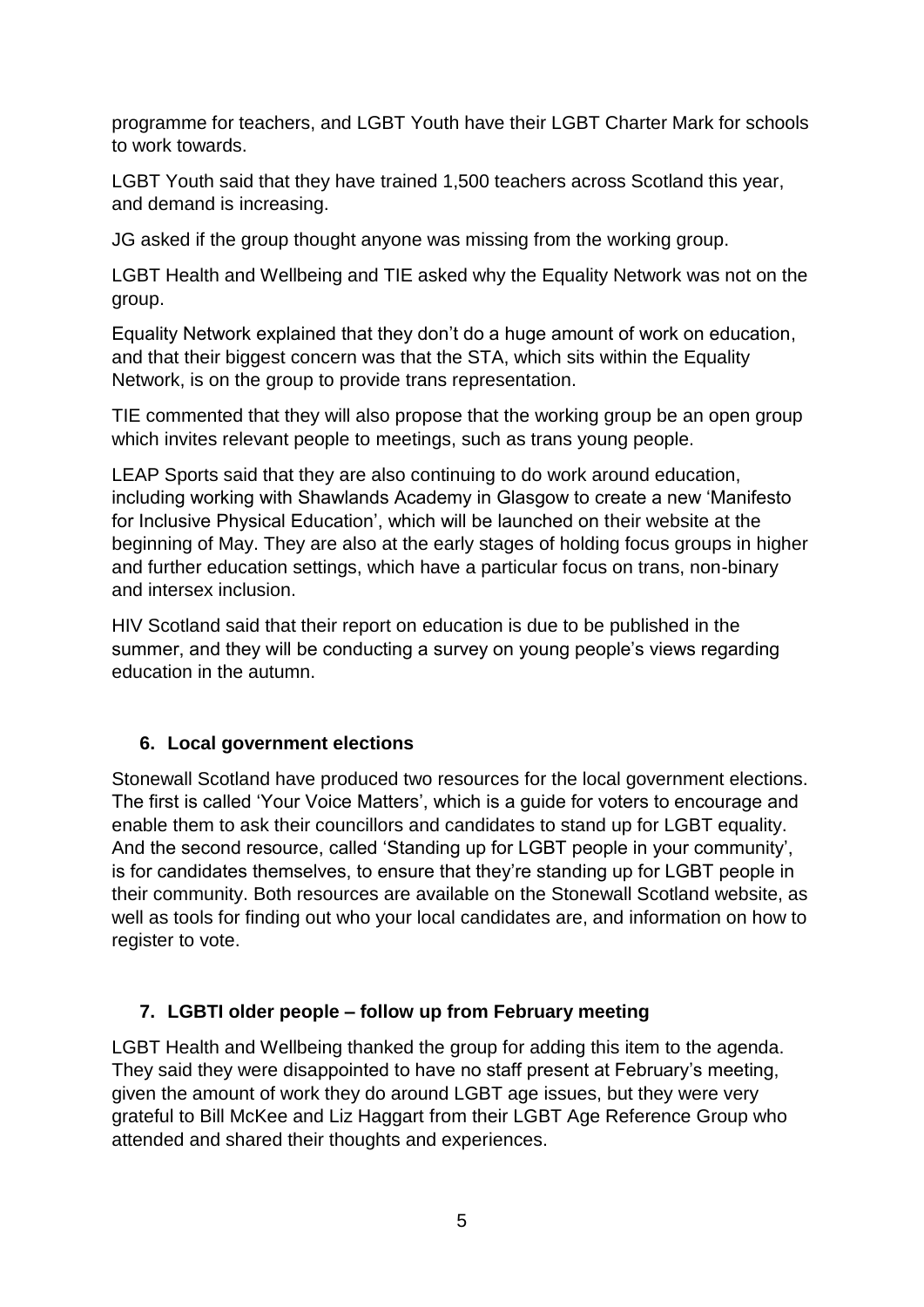LGBT Health and Wellbeing have had a specific project working with older LGBT people, LGBT Age, since 2010. LGBT ageing is a very under-researched area, but what the little research does tell us is that older LGBT people are more likely to be single, live alone, not have children and be estranged from their family. They have a much higher need for support services, but it is coupled with a low level of confidence in accessing such services. LGBT Health and Wellbeing have spoken with services working with older people, who were receptive and interested, but invariably said that they do not work with any LGBT people. This points to the immense invisibility of the older LGBT population, and that much more awareness raising is needed. LGBT Health and Wellbeing said that after two years they did start to receive a small number of referrals from mainstream service providers, but disappointingly these are largely from LGBT workers, who are identifying older people as LGBT and recognising the need for LGBT-specific support. They said that the same issues relating to implementing inclusivity in schools, are also applicable to other services, and although they warmly welcomed the Members' Business debate, and agree that it is vital to get education right, there have been no political advancements in terms of older LGBT people.

LGBT Health and Wellbeing said that it is a misfortune that the generation of people who fought for LGBT equality are now having to go 'back in the closet'. They gave the example of one of their Reference Group members, who advertised a LGBT group in his sheltered housing newsletter, received homophobia from other residents. He is aware of other LGBT residents, but none who feel able to be openly gay.

LGBT Health and Wellbeing said that when it was first established, their LGBT Age Project was ground-breaking on an international level, but as an organisation they have just touched the tip of the iceberg of a huge issue not being talked about. They also said that after June this year, the funding of the LGBT Age Project is uncertain.

LGBT Health and Wellbeing also commented that it is not just services which need to be inclusive of older LGBTI people, but LGBTI community spaces themselves, such as Pride events.

LGBT Health and Wellbeing made a plea to the CPG to not lose sight of the older LGBTI people agenda, as older LGBTI people are such a vital part of the LGBTI community.

Stonewall Scotland asked LGBT Health and Wellbeing about LGBT Age's funding situation.

LGBT Health and Wellbeing explained that they have never received any statutory funding for their 50+ support work, and that the Big Lottery Fund have funded LGBT Age 50+ befriending and social programme for the last three years, but that funding is coming to an end in June. They have applied for other funding, but there is no certainty post-June.

PH asked if Scotland can learn anything from good practice in other countries.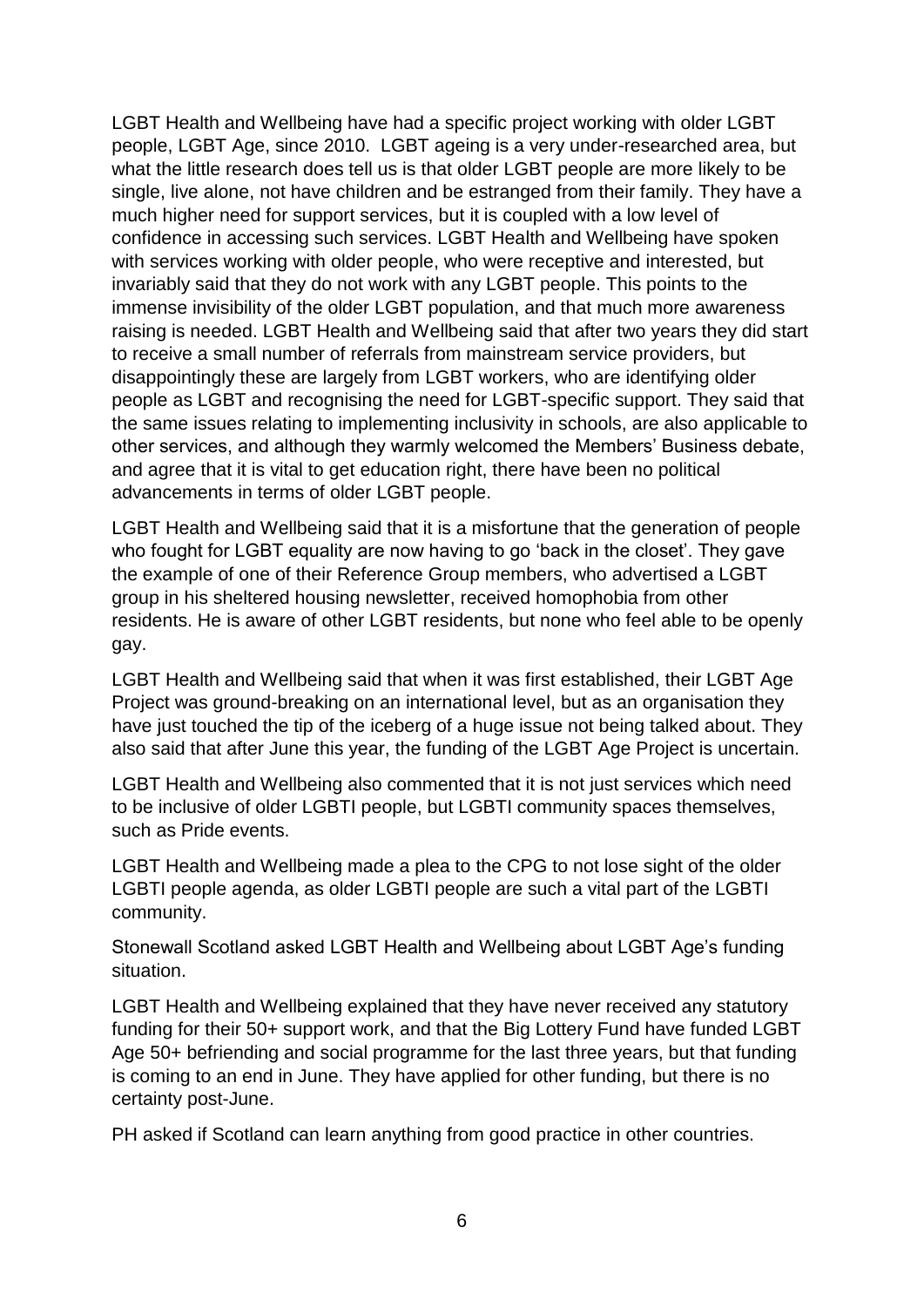LGBT Health and Wellbeing spoke about a pioneering project in New York, which they have taken a lot of learning from, as well as work in London, and more recently Manchester and Brighton.

PH commented that New York, Manchester and Brighton are magnet cities, and that LGBTI people living in rural parts of Scotland for example, will face very different issues. He also asked how much age discrimination is a factor in the invisibilizing of older LGBTI people.

LGBT Health and Wellbeing said that it is difficult to distinguish between the different levels of prejudice older LGBTI people face, and that we must acknowledge that there is ageism within the LGBTI community itself. And that in older people's services, equality issues in general and particularly LGBTI issues are not high on the agenda.

JG asked the group for ideas on actions MSPs could take on this issue.

Dumfries and Galloway LGBT Plus commented that they too witness first-hand the particular issues facing older LGBTI people, and that it would be a positive step forward if parliament acknowledged these issues.

SX agreed that the issue does need to be raised in parliament. They said that they work with a lot of older gay and bisexual men living with HIV, who are fearful of disclosing both their HIV status and their sexual orientation to service providers.

#### **8. Update on other matters**

LGBT Youth were disappointed about the lack of LGBTI inclusion in the Scottish Government's recently published Mental Health Strategy. Together with Stonewall Scotland, LGBT Health and Wellbeing, Equality Network and the Scottish Trans Alliance, they have written a joint letter to Shona Robison, Angela Constance and Maureen Watt expressing concern and asking to meet urgently.

Equality Network also commented that the accompanying EQIA (Equality Impact Assessment) process had not been used effectively.

LGBT Health and Wellbeing and the Mental Welfare Commission have recently published a good practice guide for medical professionals on providing LGBTinclusive mental health services, which has been widely distributed to GPs and mental health services around Scotland. The guide is available [online,](http://www.mwcscot.org.uk/media/356012/lgbt_inclusive_mental_health_services.pdf) and hard copies are also available from the Commission.

Stonewall Scotland have recently published their 'Vision for Change' document on their trans inclusion work, following consultation with trans people across the country. It is available on their website, and they encourage group members to read it.

Scottish Trans Alliance said that they very much welcomed the publication of 'Vision for Change'.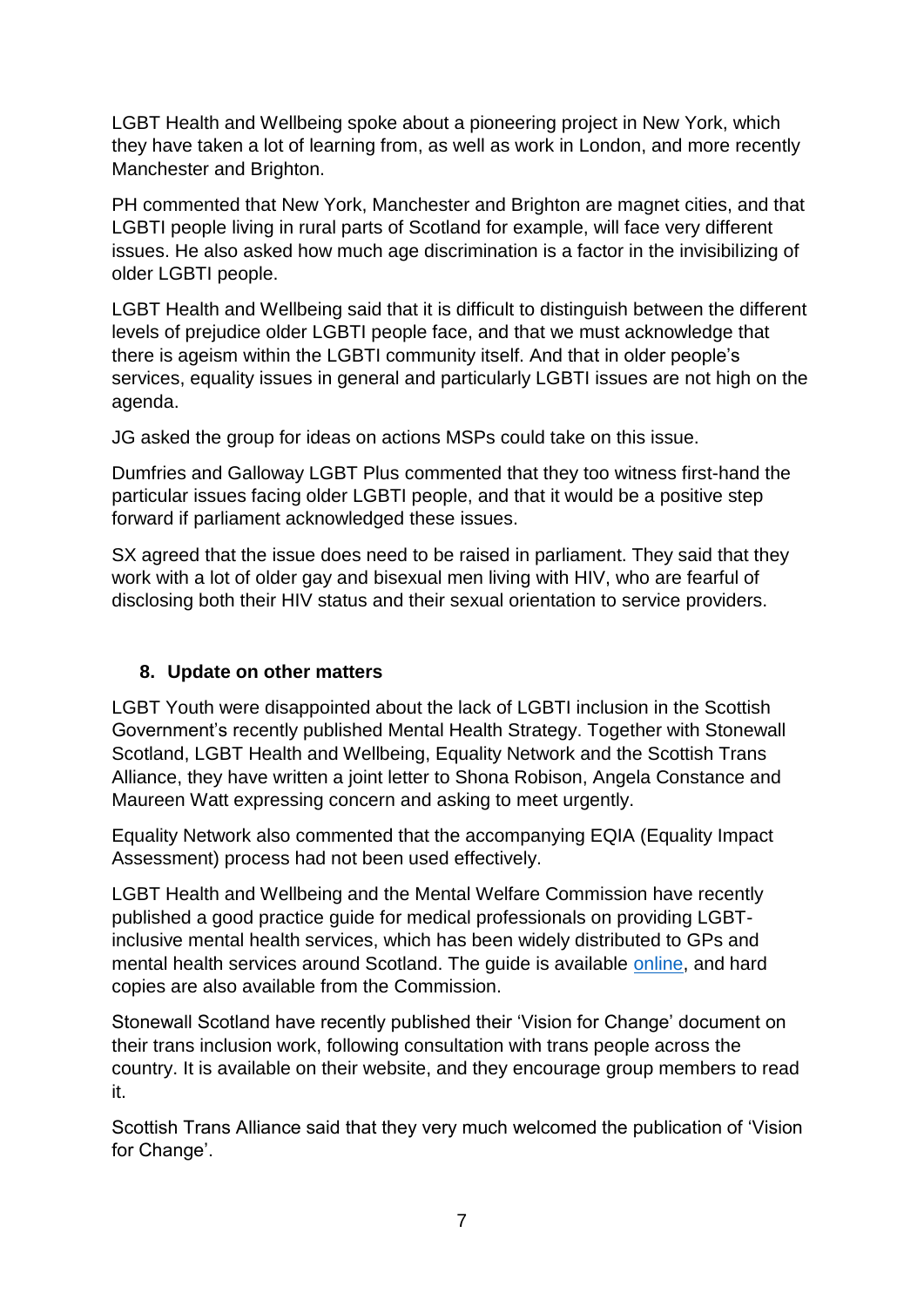JG asked for an update on PrEP.

HIV Scotland said that since PrEP was approved earlier this month, the NHS are now working to finalise the roll out of PrEP and determine the eligibility criteria for individuals seeking it. Each health board will have their own policy on PrEP implementation. PrEP should be available in sexual health clinics by mid-July.

SX commented that the approval of PrEP is a major step forward, and is groundbreaking for Scotland.

Scottish Trans Alliance advised the group to also consider PrEP from a trans perspective. A number of factors may make trans people more susceptible to HIV infection, such as taking testosterone. They highlighted that some trans bisexual and gay men have vaginal intercourse.

HIV Scotland confirmed that the Scottish HIV PrEP Short Life Working Group did look at trans issues.

SX said that pressure on health boards to implement PrEP must be maintained, especially in remoter areas that are not as well served.

JG commented on the amount of people already taking PrEP without prescription, and the general lack of understanding of what happens next amongst all people wanting to access PrEP.

RM asked if any progress has been made on John Nicolson's Turing Bill.

Equality Network said that they understood that officials were making progress which should allow a bill to be introduced later this year. The announced policy appeared to be pretty good – one improvement on the legislation in the rest of the UK was that the pardon would be given automatically to men who are still living as well as those who are deceased.

RM said she would ask a parliamentary question about the forthcoming legislation.

TIE raised their concerns around LGBTI age issues, following the input from LGBT Health and Wellbeing. They asked how we can collectively advance on this issue, and suggested at the next meeting putting together strategic points on how to take the issue forward.

LGBT Health and Wellbeing said this was a great suggestion. D&G LGBT Plus agreed and said they had done research which they would circulate.

#### **9. Any other business**

Equality Network thanked JG for asking a parliamentary question regarding the Scottish Government's position on sending an official or minister to future meetings of the LGBTI+ CPG.

Equality Network asked the group if they would like to invite Maureen Watt, the Minister for Mental Health, to June's meeting, given that the theme of that meeting